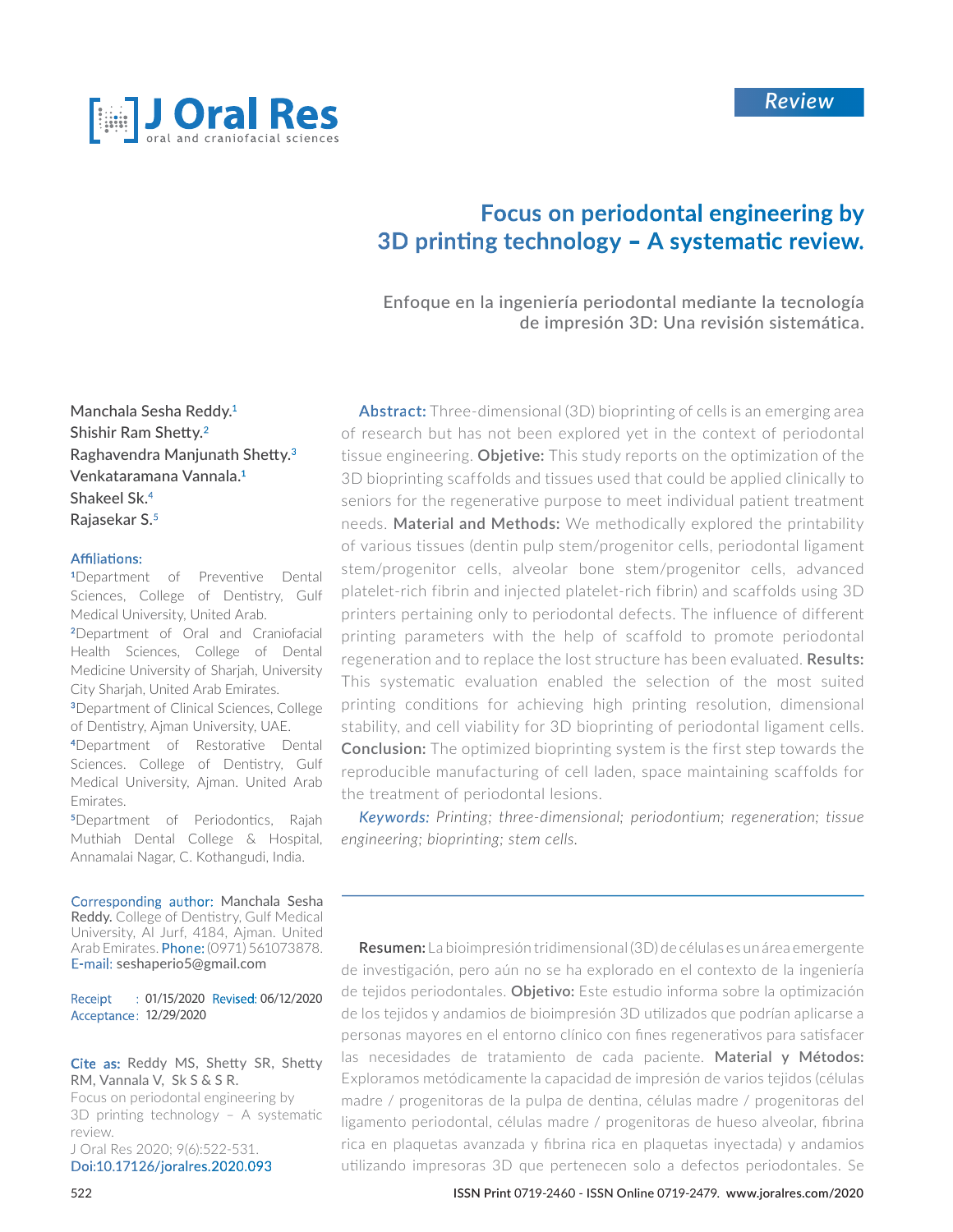ha evaluado la influencia de diferentes parámetros de impresión con la ayuda de andamios para promover la regeneración periodontal y reemplazar la estructura perdida. **Resultados:** Esta evaluación sistemática permitió la selección de las condiciones de impresión más adecuadas para lograr una alta resolución de impresión, estabilidad dimensional y viabilidad celular para la bioimpresión 3D de

células del ligamento periodontal. **Conclusión:** El sistema de bioimpresión optimizado es el primer paso hacia la fabricación reproducible de andamios de mantenimiento de espacio cargados de células para el tratamiento de lesiones periodontales.

*Palabra Clave: Impresión tridimensional; periodoncio; regeneración; ingeniería de tejidos; bioimpresión; células madre.*

#### **INTRODUCTION.**

The great attention that three-dimensional (3D) printing currently receives around the world cannot go unnoticed by dentists. Just as technology has made its way rapidly but gradually in all fields, it has also done so in dentistry. Revolutions in technology like computers, cone beam computed tomography (CBCT) along with computer aided design software (CAD-CAM) paved the way for the evolution of 3D printing technology. The term "3D Printing" was coined at MIT in 1995.**<sup>1</sup>**

Since then, 3D printing has become one of the most important innovative technologies. It enables the digital fabrication of tangible substances necessary and adjusted for individual needs. Various methods are used to fabricate 3D scaffolds. With advances in techniques, it is now feasible to design scaffolds with a clear cut form, internal morphology, and a "reproducible" threedimensional structure, despite their complexity.<sup>2</sup>

It is also known as additive manufacturing, which builds the ideal structure layer by layer through 3D printing.<sup>3</sup> This has great potential for rapid use in periodontics.<sup>4-6</sup> The additive manufacturing model is the most widely used technique to achieve periodontally essential bioprinting materials.<sup>5</sup> Alongside with other techniques fused deposition modelling (FDM), selective laser sintering (SLS), stereolithography (SLA) and polyjet printing are the frequently used techniques in bioprinting by additive manufacturing technique.<sup>5,7,8</sup> (Table 1).

Developmental research in 3D printing and its implications in periodontics can be appreciated by an increase in the growth of scholarly articles related to this area of interest. The subject of interest in the context of the field of periodontics is its application in regenerative medicine and tissue engineering. This technique uses cell "ink" based bioprinters or spheroid/ microtissue based systems to create artificial materials.

Periodontitis, a chronic inflammatory disease, occurs when bacteria-stimulated inflammation or infection of the gingival tissue progressively destroys the periodontium. Global epidemiology of the periodontal disease is 20%-50% in both developing and developed countries, culminating in tooth loss.

The National Health and Nutrition Examination Survey (NHNES) reported that 42% of dentate adults in the USA aged 30 years or above had periodontitis, of which 7.8% had severe periodontitis.<sup>9</sup> The aim of any surgical periodontal therapy is to attain regeneration that cannot be attained by conventional methods. Innovative bioengineering has become an area of interest in dentistry, as various approaches aim to regenerate attachment apparatus around diseased teeth with the use of barriers, scaffolds, bone grafts, or biologics.<sup>10,11</sup>

Previous concepts attempted to improve the predictability of periodontal regeneration, but failed due to critical collaboration issues.<sup>12</sup> Many attempts, with varying levels of clinical success has been reported in past. Multiple commendable papers and reviews have been published on the topic of periodontal regeneration. These include applications of stem cells, guided tissue regeneration membranes with or without bone grafts, and various types of bone grafts.<sup>13-15</sup>

 New techniques such as 3D bioprinting that has revolutionized its application in the medical field will soon be a springboard for its growth in dentistry, especially in periodontics. Bone tissue engineering (BTE) techniques have opened the doors to the forefront for periodontal regeneration with the advent of scaffolds displaying 3D designs that diligently mimic the native extracellular matrix (ECM).<sup>16</sup>

During the last decades a rapid development of innovative methods and products for the correction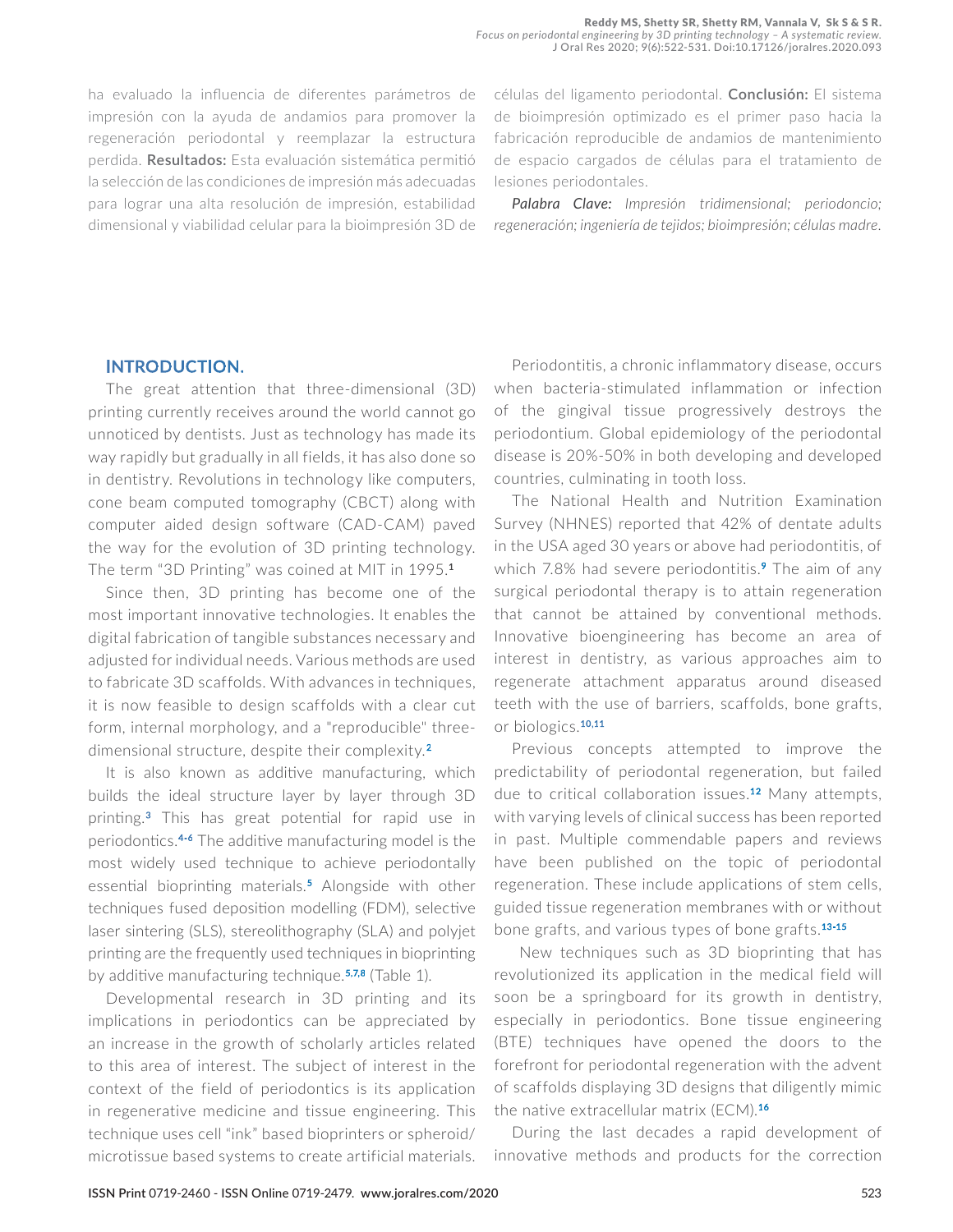of periodontal defects has been reported. In the field of periodontics, 3D printing scaffolds are currently being explored in techniques such as guided bone regeneration (GBR), guided tissue regeneration (GTR), vertical bone augmentation, sinus augmentation and preservation of the cavity, showing tortuous results regarding its success.<sup>17</sup> This article emphasizes recent findings in the fields of 3D printing and innovative scaffold designs for future applications in clinical care and their implication in the field of periodontics.

### **MATERIALS AND METHODS.**

This systematic review was carried out according to the Preferred Reporting Items for Systematic Reviews (PRISMA) guidelines. An internet based search was conducted using *PUBMED*, and *Google Scholar* databases. The keywords used for the search are listed in Table 2.

The end search date was 2<sup>nd</sup> June 2020 across the databases. The selection process was conducted in two phases. In the first phase, titles and abstracts from the selected electronic databases were reviewed by two authors. *In vivo, in vitro* and animal studies were included.

Articles consisting of printability of various tissues

and scaffold using three-dimensional (3D) printing for periodontal defects were analysed for this review. Studies published in English was one of the criteria for the inclusion in this systematic review. Methodology of the systematic review is illustrated in Figure 1.

Reviews, library dissertations, conference papers, letters to the editor and personal opinions pertaining to the topic were excluded from the systematic review. Studies that used 3D printing scaffold for guided bone regeneration, socket preservation, sinus lifting and bone augmentation for implant placement were excluded. 3D printing technological studies in other specialities of dentistry apart from Periodontics were excluded.

Studies that used 3D printing scaffolds for periodontal regeneration, such as bony defects and guided tissue regeneration were included. In phase 2, the full text articles obtained after filtering during phase 1 were evaluated by the same reviewers. In case of a disagreement in the selection process between the two reviewers, a third author was called in to reach a consensus. Details regarding authors, year of publication, type of evaluation method, type of periodontal parameters were evaluated.



#### Figure 1. Flow chart of the methodology used in this systematic review.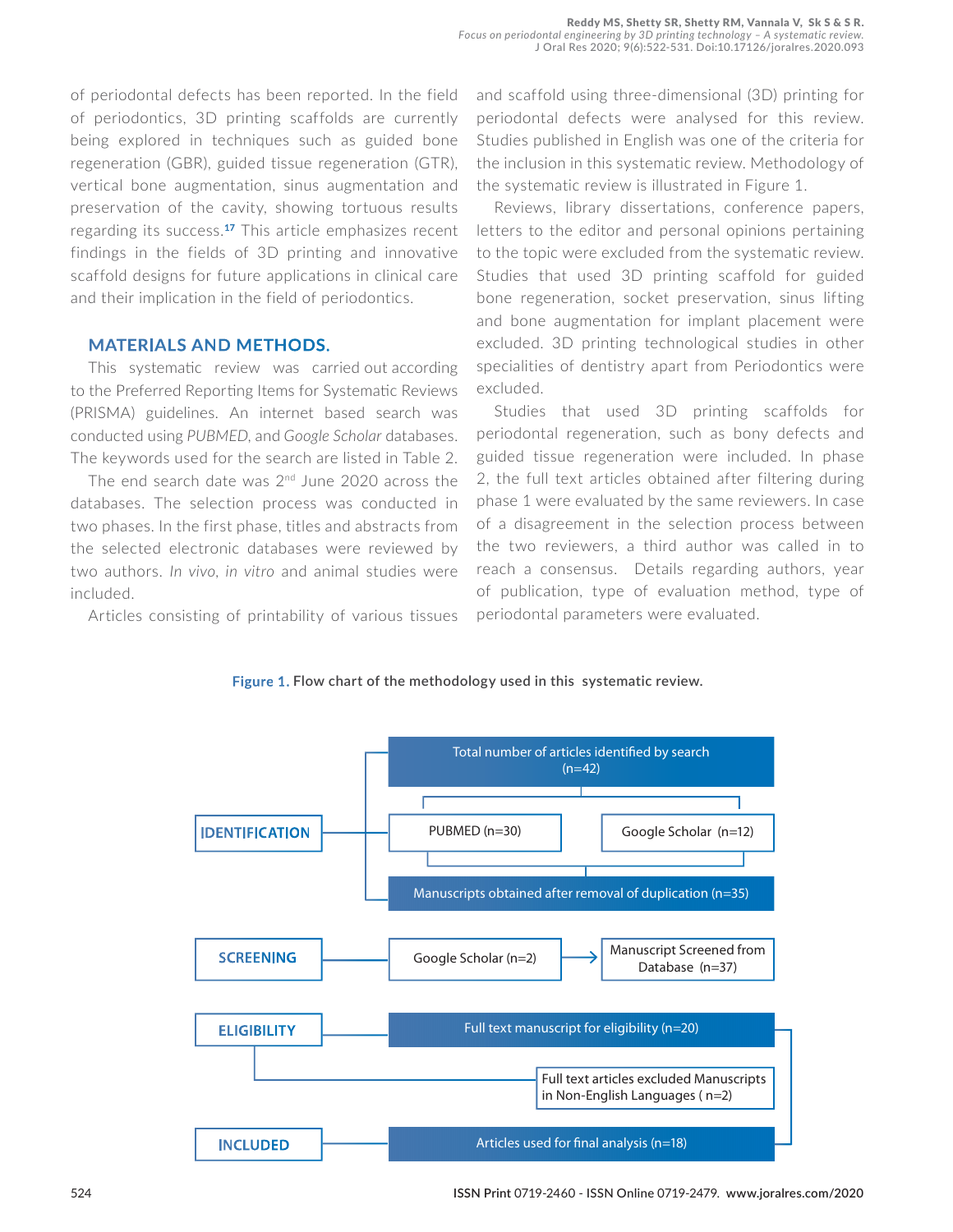#### Figure 2. Flow chart for 3D scaffolds for periodontal regeneration.



### Tabla 1. Types of 3D Printing Technological Models

| used deposition modelling (FDM)                                         |
|-------------------------------------------------------------------------|
| Stereolithography (SLA)                                                 |
| Digital Light Projector (DLP) 3D Printing                               |
| Photopolymer Phase Change Inkjets (PolyJet)                             |
| Selective laser sintering (SLS) - Direct metal laser sintering (DMLS)   |
| Plaster-based 3D printing (PP) - Powder bed and inkjet head 3D printing |
| Thermal Phase Change Inkjets                                            |
| Laminated object manufacturing (LOM)                                    |
|                                                                         |

#### Tabla 2. List of keywords used for search in databases.

| <b>Databases</b>          | Keywords used                                                  |
|---------------------------|----------------------------------------------------------------|
| Pubmed and Google Scholar | 3D printing, Fused Deposition Modeling (FDM), periodontal      |
|                           | regeneration, perio bone grafting, guided tissue regeneration, |
|                           | periodontal scaffold, periodontal tissue engineering.          |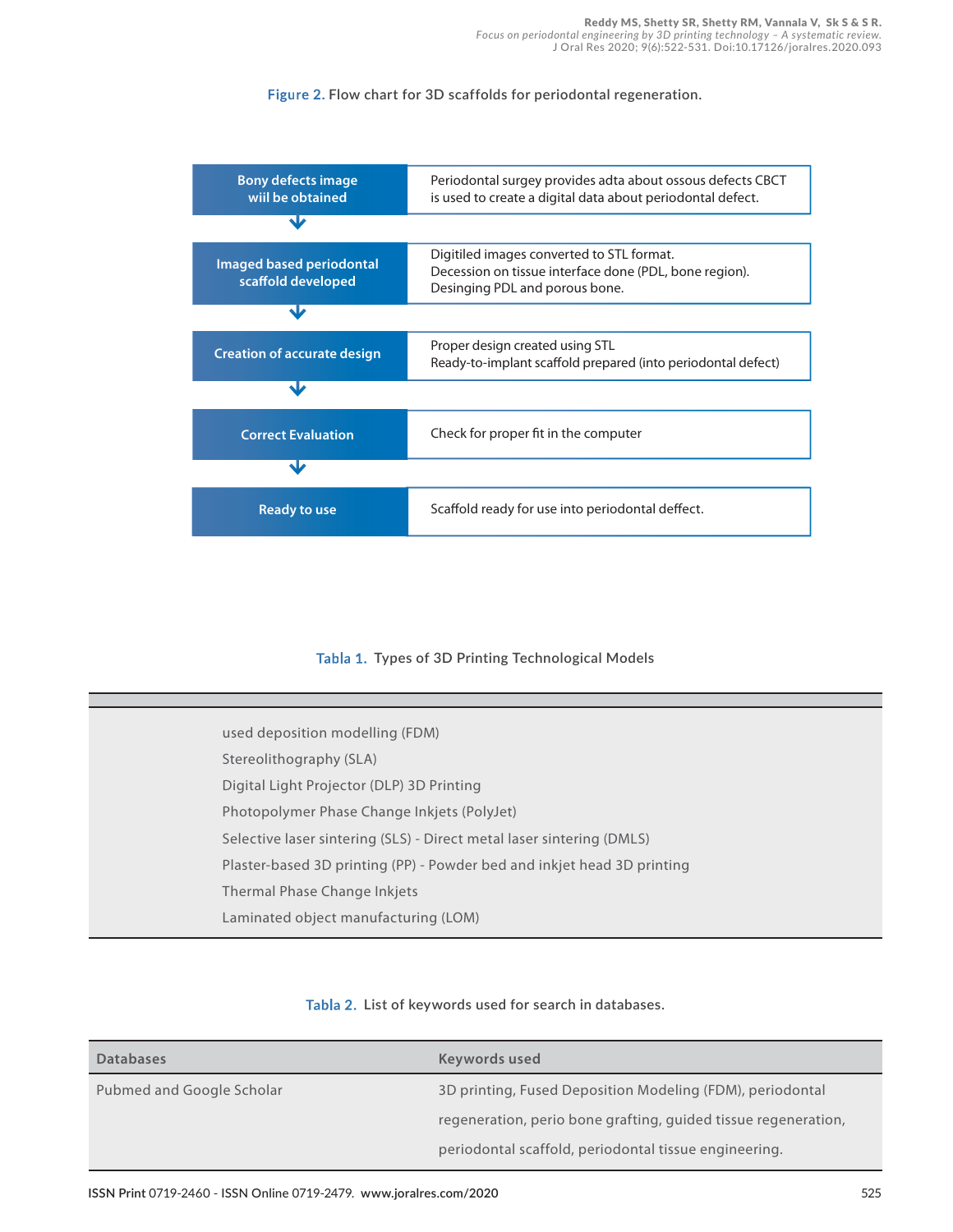| <b>Article authors</b>       |      |                                                                                                                                                                   | <b>3D printing Technique</b>                                                                                                                                           |                                                                                                                                                                                                                                             |
|------------------------------|------|-------------------------------------------------------------------------------------------------------------------------------------------------------------------|------------------------------------------------------------------------------------------------------------------------------------------------------------------------|---------------------------------------------------------------------------------------------------------------------------------------------------------------------------------------------------------------------------------------------|
|                              | Year | <b>Tissue used</b>                                                                                                                                                | <b>Scaffold fabricated by 3D printing</b>                                                                                                                              | Conclusion                                                                                                                                                                                                                                  |
| Lee CH<br>et al., $18$       | 2014 | Dentin pulp stem/<br>progenitor cells (DPSCs),<br>Periodontal ligament<br>stem/progenitor cells<br>(PDLSCs), or alveolar<br>bone stem/progenitor<br>cells (ABSCs) | Poly-caprolactone (PCL) and 10% hydro-<br>xyapatite (HA) in combination with<br>amelogenin, connective tissue growth<br>factor, bone morphogenetic protein<br>(BMP) 2. | Authors reported the formation of<br>a putative periodontium.                                                                                                                                                                               |
| Ma Y<br>et al., $19$         | 2015 | Periodontal ligament<br>stem/progenitor cells<br>(PDLSCs)                                                                                                         | Nano gelatin methacrylate (GelMA) and<br>poly (ethylene glycol) (PEG) dime-<br>thacrylate was used.                                                                    | The current study reported that<br>behavior of human PDLSCs in GelMA<br>/PEG array was found to be depen-<br>dent on the volume ratios of GelMA/<br>PEG. With an additional proportion<br>of PEG, cell viability and spread out<br>reduced. |
| Pilipchuk SP<br>et al., $20$ | 2016 | Periodontium                                                                                                                                                      | PCL was used mixed with 5% hydro-<br>xyapatite (HA).                                                                                                                   | Researchers concluded that using this<br>design different tissues and structures<br>can be regenerated.                                                                                                                                     |
| Peng C<br>et al., $21$       | 2018 | Human periodontal<br>ligament stem cells<br>(hPDLSCs)                                                                                                             | Scaffolds made of 50:50 poly<br>(ε-caprolactone) (PCL) and poly-lactic-<br>co-glycolic acid (PLGA)                                                                     | Authors concluded that scaffold blen-<br>ded PCL/PLGA, displayed favorable<br>characters such as degradation and<br>cellular activity for further alveolar<br>bone deposition.                                                              |

#### **3D printing and periodontal regeneration –** *in vitro* **studies.**

 **Human studies on 3D printing, and periodontal regeneration.**

| <b>Article authors</b>       |      | <b>3D printing Technique</b>                                                                                     |                                                 |                                                                                                                                                                                                                                                               |  |
|------------------------------|------|------------------------------------------------------------------------------------------------------------------|-------------------------------------------------|---------------------------------------------------------------------------------------------------------------------------------------------------------------------------------------------------------------------------------------------------------------|--|
|                              | Year | <b>Tissue used</b>                                                                                               | <b>Scaffold fabricated</b>                      | Conclusion                                                                                                                                                                                                                                                    |  |
|                              |      |                                                                                                                  | by 3D printing                                  |                                                                                                                                                                                                                                                               |  |
| Park CH<br>$et$ al., $22$    | 2014 | Human PDI                                                                                                        | Gelatin scaffolds                               | Authors concluded that periodontal regeneration<br>could be attained by scaffolds laid with dental stem<br>cells as it was ideal for its application.                                                                                                         |  |
| Goh BT<br>$et$ al., $^{23}$  | 2015 | PCL scaffold                                                                                                     | <b>PCL</b> scaffold                             | Authors conducted a study to evaluate alveolar bone<br>ridge height with and without PCL scaffold and<br>they reported improved healing of alveolar bone<br>with the application of PCL scaffold alongside with<br>enhanced ridge height even 6 months later. |  |
| Rasperini G<br>$et$ al., $5$ | 2015 | Human PDL                                                                                                        | PCL scaffold used                               | Authors reported that, in the long run, the treatment<br>was unsuccessful.                                                                                                                                                                                    |  |
| Tayebi L<br>et al., $24$     | 2018 | 8% gelatin, 2% elastin<br>and 0.5% sodium<br>hyaluronate.                                                        | GTR membrane                                    | GTR served the function as a barrier by preventing<br>oral epithelium from the underlying tissues.                                                                                                                                                            |  |
| Venet L<br>et al., $25$      | 2017 | freeze-dried cortico-<br>cancellous blocks                                                                       | Nylon polyamide                                 | Authors suggest that horizontal ridge reconstruction<br>in the maxillary anterior region is possible with<br>customized bone allografts. Clinical findings<br>such as reduced morbidity and surgical time were<br>also reported.                              |  |
| Lei L<br>et al., $26$        | 2019 | Advanced platelet-<br>rich fibrin (A-PRF)<br>+ injected platelet-<br>rich fibrin (I-PRF),<br>mixed with Bio-Oss. | Photosensitive resin<br>bony anatomy<br>replica | Authors concluded that clinical and radiographic<br>follow up disclosed pocket depths reduction and<br>significant 3D alveolar bone fill at the treatment sites.                                                                                              |  |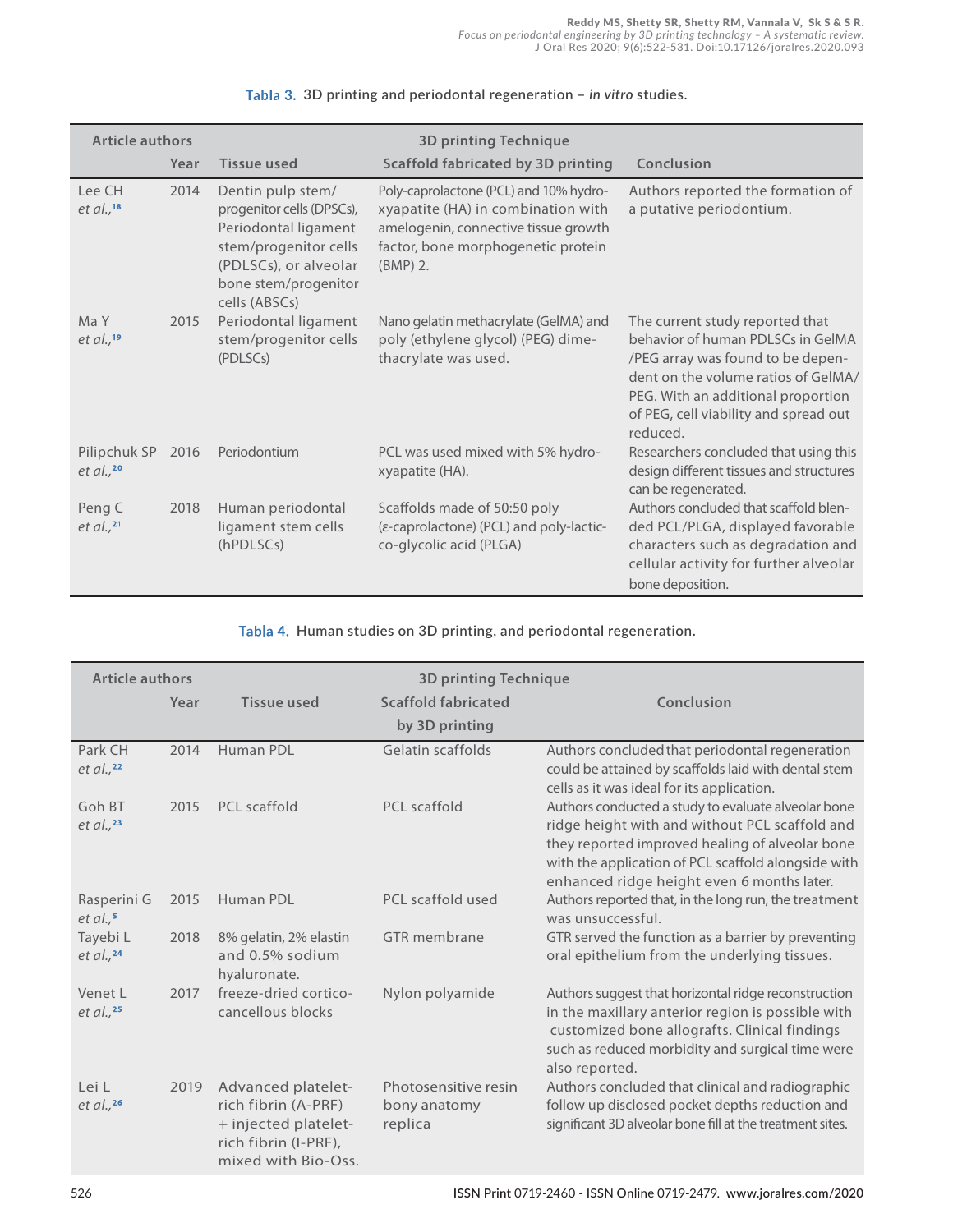| <b>Article authors</b>                             |              |                                                                                                                                                       | <b>3D printing Technique</b>                                                                         |                                                                                                                                                                                                                                                                                                                                                                                                                            |  |  |  |
|----------------------------------------------------|--------------|-------------------------------------------------------------------------------------------------------------------------------------------------------|------------------------------------------------------------------------------------------------------|----------------------------------------------------------------------------------------------------------------------------------------------------------------------------------------------------------------------------------------------------------------------------------------------------------------------------------------------------------------------------------------------------------------------------|--|--|--|
| Year                                               |              | <b>Tissue used</b>                                                                                                                                    | <b>Scaffold fabricated by 3D printing</b>                                                            | Conclusion                                                                                                                                                                                                                                                                                                                                                                                                                 |  |  |  |
| Park CH<br>et al., $27$<br>Park CH<br>et al., $28$ | 2010<br>2012 | Periodontal ligament<br>cell<br>Human PDL cell culture                                                                                                | Hybrid scaffold made of 25% poly<br>(glycolic acid) (PGA) and 15% PCL<br>PCL fiber-guiding scaffolds | Authors reported the development<br>of new PDL in the correct orientation.<br>Authors reported that biomechanical<br>loading was well tolerated by these<br>structures to withhold large osseous<br>defects. They concluded that in clinical<br>settings scaffolds lead to neogenesis of<br>triphasic bone-ligament integration.                                                                                           |  |  |  |
| Pati F<br>$et$ al., $^{29}$                        | 2015         | mesenchymal stromal<br>cells (hTMSCs)                                                                                                                 | PCL, PLGA, and $\beta$ -tricalcium phosphate<br>$(\beta$ -TCP) and mineralized ECM                   | Authors reported that in comparison<br>to bare scaffolds ECM laid scaffolds<br>elicited better bone formation.                                                                                                                                                                                                                                                                                                             |  |  |  |
| Park CH<br>et al., $30$                            | 2014         | humanPeriodontal<br>ligament cells                                                                                                                    | hybrid Fiber-guiding PCL scaffold                                                                    | Authors reported that hybrid PCL<br>scaffold expedited regeneration,<br>arrangement, and organization of<br>multiple periodontal tissues. They<br>concluded that this scaffold oriented<br>the integration of PDL and mineralized<br>tissue structures, resulting in functional<br>tissue interfaces that mimic natural<br>anatomy.                                                                                        |  |  |  |
| Inzana J<br>$et$ al., $31$                         | 2014         | phosphoric acid-based<br>$-8.75$ wt%                                                                                                                  | CPS scaffolds                                                                                        | Authors reported CPS scaffold facilitated<br>new bone formation as they were<br>resorbed or incorporated into the newly<br>forming bone. This study demonstrates<br>the feasibility of these processes, mecha-<br>nical and cellular benefits of volumetric<br>collagen inclusion in vitro.                                                                                                                                |  |  |  |
| Carrel JP<br>et al., $32$                          | 2016         | OsteoFlux(®) (OF)<br>tricalcium phosphate<br>(TCP) and hydroxya-<br>patite.                                                                           | Tricalcium phosphate (TCP) +<br>hydroxyapatite.                                                      | Authors reported a controlled porous<br>structure translated in a high osteo-<br>conductivity and resulted in a bone<br>mass 3 mm above the bony bed that<br>was four times greater than that ob-<br>tained with standard substitutes.                                                                                                                                                                                     |  |  |  |
| Lee JW<br>et al., $33$                             | 2017         | Adipose-derived stem<br>cells (ADSCs) and bone<br>marrow stem cells<br>(BMSCs)                                                                        | $PCL/TCP + bone grating.$                                                                            | Authors reported that ADSC- and BMSC-<br>seeded 3D-printed PCL/TCP scaffolds<br>displayed promising enhancement of<br>osteogenesis in a dog model of maxi-<br>llary bone defects.                                                                                                                                                                                                                                          |  |  |  |
| Li J<br>et al., $34$                               | 2017         | <b>DPSCs</b>                                                                                                                                          | PCL scaffolds + freeze-dried and<br>traditionally prepared PRP                                       | Authors reported that compared with<br>traditional PRP-PCL scaffolds or bare PCL<br>scaffolds, the freeze-dried PRP-PCL<br>scaffolds induced significantly greater<br>bone formation and they concluded that<br>PCL scaffolds with freeze-dried PRP can<br>promote greater osteogenic differentia-<br>tion of DPSCs and induce more bone<br>formation, which may have great poten-<br>tial in future clinical applications |  |  |  |
| Diomede F<br>$et$ al., $35$                        | 2018         | human gingival me-<br>senchymal stem cells<br>(hGMSCs), extracellular<br>vehicles (EVs), or poly-<br>ethyleneimine (PEI)-<br>engineered Evs (PEI-Evs) | PLA scaffolds                                                                                        | Authors reported that Evs stimulate bone<br>regeneration whereas PEI-Evs induce the<br>bone apposition and emphasize the<br>proangiogenic capacity, thus showing<br>that scaffolds coated with PEI-Evs could<br>represent a new tool in the critical-size<br>bone defect.                                                                                                                                                  |  |  |  |

#### **3D printing and regenerative approaches in periodontal regeneration – Animal studies.**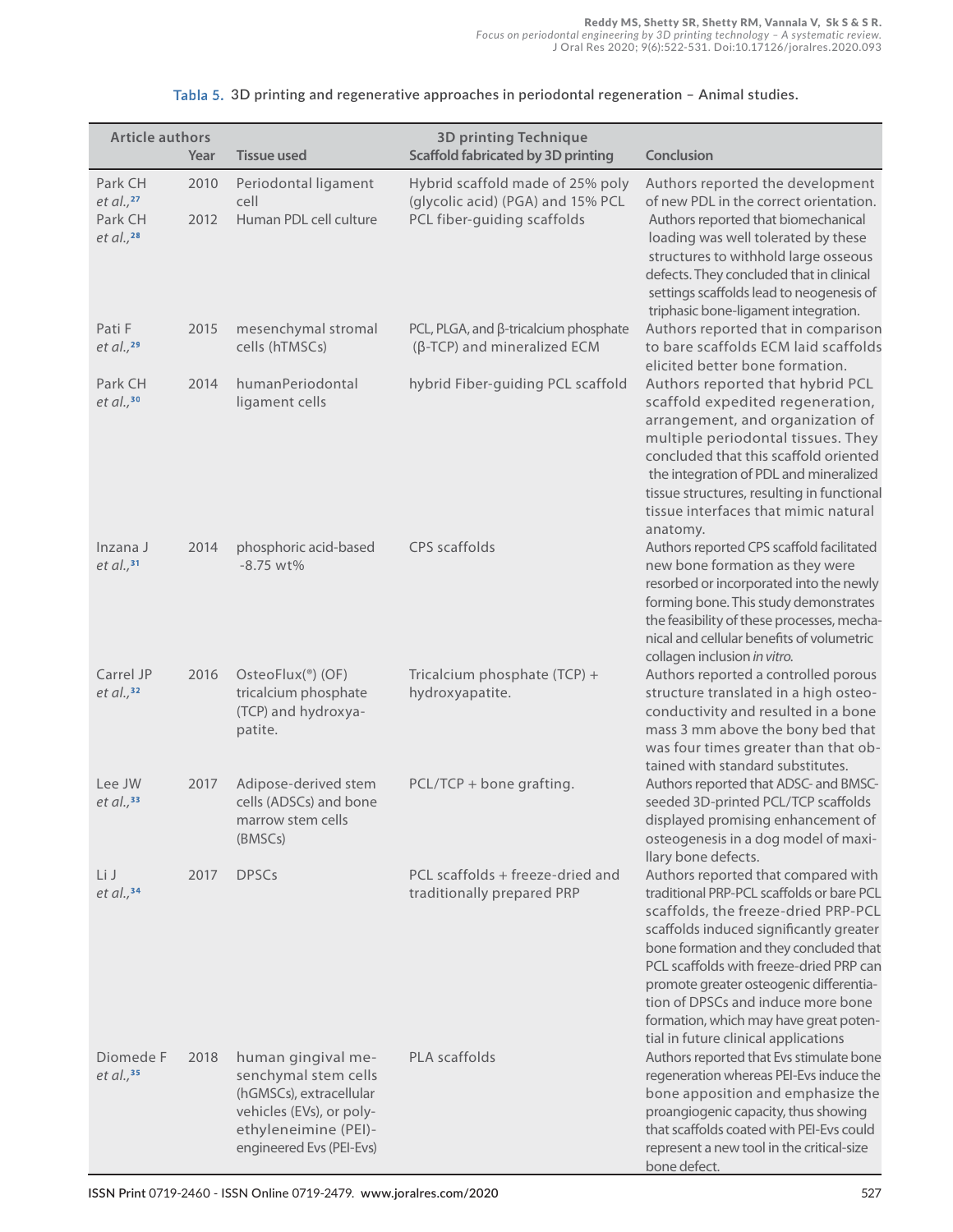| <b>Article authors</b>          | Year | <b>Criteria</b> | Random<br>sequence<br><b>generation</b><br>(selection<br>bias) | <b>Allocation</b><br>concealment<br><i>(selection)</i><br>bias) | <b>Blinding of</b><br>participants<br>and researchers<br>(performance | <b>Blinding</b><br>of outcome<br>assessment<br>(detection<br>bias) | Incomplete<br>outcome<br>data<br>(attrition<br>bias) | <b>Selective</b><br>reporting<br>(reporting<br>bias)<br>bias) | <b>Other</b><br><b>bias</b> |
|---------------------------------|------|-----------------|----------------------------------------------------------------|-----------------------------------------------------------------|-----------------------------------------------------------------------|--------------------------------------------------------------------|------------------------------------------------------|---------------------------------------------------------------|-----------------------------|
| Lee et al., <sup>18</sup>       | 2014 | Low             | Low                                                            | Low                                                             | Unclear                                                               | Unclear                                                            | Low                                                  | Low                                                           | Unclear                     |
| Ma et al., <sup>19</sup>        | 2015 | Low             | Low                                                            | Low                                                             | Unclear                                                               | Unclear                                                            | Low                                                  | Low                                                           | Low                         |
| Pilipchuk et al., <sup>16</sup> | 2016 | Low             | Low                                                            | Low                                                             | Unclear                                                               | Unclear                                                            | Low                                                  | Low                                                           | Unclear                     |
| Peng et al., $^{21}$            | 2018 | Low             | Low                                                            | Low                                                             | Unclear                                                               | Unclear                                                            | Low                                                  | Low                                                           | Unclear                     |
| Park et al., <sup>22</sup>      | 2014 | Low             | Low                                                            | Low                                                             | Unclear                                                               | Unclear                                                            | Low                                                  | Low                                                           | Unclear                     |
| Goh et al., $23$                | 2015 | Low             | Low                                                            | Low                                                             | Low                                                                   | Low                                                                | Low                                                  | Low                                                           | Unclear                     |
| Tayebi et al., <sup>24</sup>    | 2018 | Low             | Low                                                            | Low                                                             | Unclear                                                               | Unclear                                                            | Low                                                  | Low                                                           | Unclear                     |
| Venet et al., <sup>25</sup>     | 2017 | Low             | Low                                                            | Low                                                             | Unclear                                                               | Unclear                                                            | Low                                                  | Low                                                           | Unclear                     |
| Lei et al., $26$                | 2019 | Low             | Low                                                            | Low                                                             | Unclear                                                               | Unclear                                                            | Low                                                  | Low                                                           | Unclear                     |
| Park et al., <sup>27</sup>      | 2010 | Low             | Unclear                                                        | Low                                                             | Unclear                                                               | Unclear                                                            | Low                                                  | Low                                                           | Unclear                     |
| Park et al., <sup>28</sup>      | 2012 | Low             | Unclear                                                        | Low                                                             | Unclear                                                               | Unclear                                                            | Low                                                  | Low                                                           | Unclear                     |
| Pati et al., <sup>29</sup>      | 2015 | Low             | Unclear                                                        | Low                                                             | Unclear                                                               | Unclear                                                            | Low                                                  | Low                                                           | Unclear                     |
| Park et al., <sup>30</sup>      | 2014 | Low             | Unclear                                                        | Low                                                             | Unclear                                                               | Unclear                                                            | Low                                                  | Low                                                           | Unclear                     |
| Inzana et $al.^{31}$            | 2014 | Low             | Unclear                                                        | Low                                                             | Unclear                                                               | Unclear                                                            | Low                                                  | Low                                                           | Unclear                     |
| Carrel et al., <sup>32</sup>    | 2016 | Low             | Unclear                                                        | Low                                                             | Unclear                                                               | Unclear                                                            | Low                                                  | Low                                                           | Unclear                     |
| Lee et al., $33$                | 2017 | Low             | Unclear                                                        | Low                                                             | Unclear                                                               | Unclear                                                            | Low                                                  | Low                                                           | Unclear                     |
| Li et al., $34$                 | 2017 | Low             | Unclear                                                        | Low                                                             | Unclear                                                               | Unclear                                                            | Low                                                  | Low                                                           | Unclear                     |
| Diomede et al., <sup>35</sup>   | 2018 | Low             | Unclear                                                        | Low                                                             | Unclear                                                               | Unclear                                                            | Low                                                  | Low                                                           | Unclear                     |

 **The risk of bias in the selected studies was assessed using the Cochrane Collaboration's tool.**

# **RESULTS.**

Overall, 42 articles were obtained, of which 30 articles were from *PUBMED* and 12 from *Google Scholar*. The number of eligible articles got reduced to 35 after deleting duplicate articles during the second stage of screening. Twenty full-text articles were obtained. During the third stage of determination, two non-English articles were excluded, as articles in any other language other than English were excluded from this study. Eighteen full-text English language articles were eligible for the final systematic review. (Table 3, Table 4 and Table 5); (Figure 1)

The earliest article was from the year 2010 and the most recent from the year 2019. The publishing trend reveals the growing interest in this specific area of research. There were six publications from the United States, four from China, three each from Korea and France, and one each from Singapore and Italy. (Figure 1)

Regarding type of study, nice were animal studies, four were *in vitro,* and five were human studies. (Table 3, Table 4 and Table 5) The risk of bias for the studies included in the systematic review is presented in Table 6.

#### **DISCUSSION.**

Before starting the systematic review process, we conducted a literature search to check the availability of a specific systematic review on the role of 3D printing in periodontal regeneration.

Due to the unavailability of the systematic review or meta-analysis pertaining to this research area, we have tried to fill the knowledge gap. We obtained eighteen full-text articles that were eligible for review. In our systematic review we obtained articles from *PubMed* and *Google Scholar*. Detailed analysis of the results of the eighteen eligible articles in our review is presented in three broad subtitles, such as *in vitro*, *in vivo* and animal studies. In vitro studies used 3D printable scaffolds made up of poly-lactic acid (PCL), poly L-lactic-co-glycolic acid (PLGA) or bone morphogenetic proteins (BMPs) using stem cells from pulp, periodontal ligament or alveolar bone to promote periodontal regeneration, and they reported bone-ligamentcementum formation.<sup>18-21</sup>

In vivo studies on 3D printing, and periodontal regeneration had mixed responses in terms of clinical success, where few authors concluded that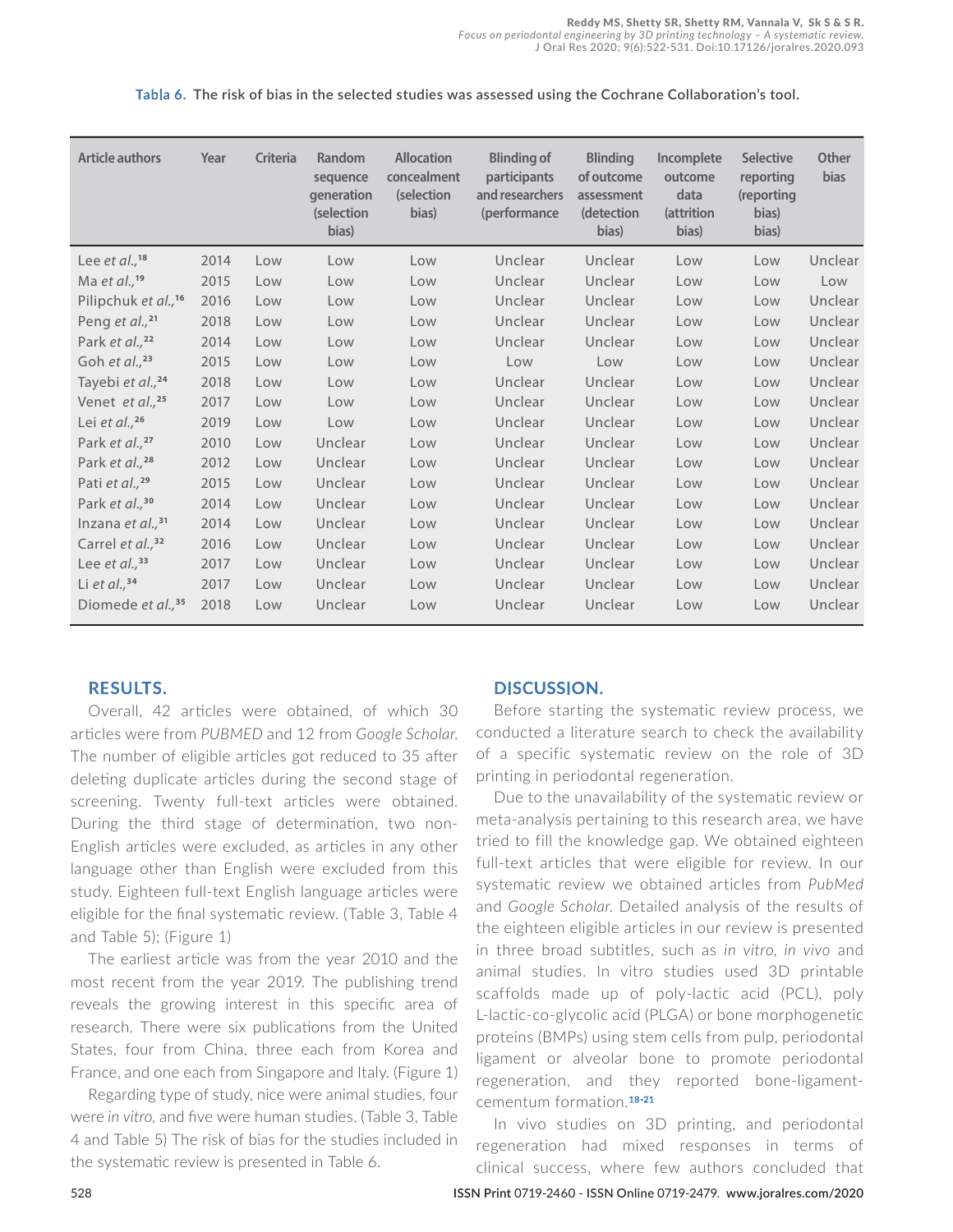periodontal regeneration could be attained.<sup>22-26</sup> In fact one study reported that in the long run the treatment was unsuccessful.5 Animal studies on 3D printing and periodontal regeneration displayed promising enhancement of osteogenesis, with authors suggesting great potential in future clinical applications.

Some authors used human periodontal ligament (PDL) with its correct orientation even in large osseous defects.<sup>27,28,30,31,33-35</sup> One study reported bone mass of 3mm above the bony bed which was four times greater than that obtained with standard substitutes.<sup>32</sup> Comparative animal studies with varies scaffolds displayed better regeneration with ECM laid scaffolds.

The new hypothesis in dentistry that applies in periodontics is a biological solution to biological problems. This leads to a shift from routine surgical techniques to the application of biological solutions for periodontal regeneration. In the current century we have a fusion of clinical problems and human genetics with other branches of biotechnology, bioengineering and bioinformatics that helps in the application of these methods for periodontal regeneration. In the past, periodontal regeneration has been tested with barrier membranes in conjunction with powerful biological mediators.

These experiments undoubtedly indicate the beginning of tissue engineering methodologies for the management of periodontal bone defects. In periodontics, the periodontium is considered a key structure for the application of these methods. Initial studies showed that the periodontal ligament and bone cells can be transferred to periodontal sites without negative immunological or inflammatory results.

The attention given to 3D printing in the last decade led to research into the use of this technology in periodontics to promote regeneration. In periodontics, 3D printing has been used to treat conditions such as gingival recession, smile design, gingivectomy, bone defects, guided tissue regeneration, guided bone regeneration.<sup>34,37</sup> Comparative studies on biphasic versus scaffolds reported predictable orientation, better organization of the periodontal ligament, and controlled tissue infiltration.

The notion of using 3D printing for the regeneration of periodontal tissue leads cells to populate periodontal bone defects, guided tissue regeneration.<sup>36</sup> 3D printed scaffolds placed on cells regenerate bone defects with the help of growth factors and bioactive proteins.38 Through compartmentalisation, these scaffolds not only prevent epithelial cell migration, but also provide space for selective repopulation of periodontal ligament cells. So multiple scaffolds are designed and used that mimic the biological native periodontal complex.<sup>39</sup>

Regeneration with 3D scaffolding emulates native extracellular matrix. This ultimately leads to the process of tissue regeneration. Newer multiphasic 3D scaffolds could impact space-time that is essential for a predictable regeneration cascade.<sup>20,36,40,41</sup>

Currently 3D printed GTR membranes have shown promising results in vitro by accomplishing barrier function for which it is designed for Cell sheet engineering<sup>24</sup> is a more widely used method to regenerate periodontal structures with promising results compared to artificial scaffolds.<sup>42</sup> 3D printing technology symbolizes a hopeful paradigm shift from earlier to more precise tailor-made methods for achieving regeneration of periodontal tissue. Although exciting, due to the complexity of the periodontium, achieving ideal results is less promising in terms of clinical application.

#### **CONCLUSION.**

In the clinical setting, the implementation of 3D bioprinting for periodontal regeneration is still in the early stages, as it showed inconsistent results in clinical application. Their features are hopeful, as innovation in bioprinting could utilize cell-placed scaffolds for periodontal regeneration.

The polylactic acid (PCL) scaffold demonstrated better regenerative potentials with good reliability. These scaffolds together with other mimicking biological agents could be used to enhance periodontal regeneration in bone defects.

Conflict of interests: All authors declare no conflict of interest.

Ethics approval: None required Funding: None.

Authors' contributions: MSR: Conceptualization; methodology; writing – review & editing. SRS and RMS: writing – original draft; writing – review & editing. VV: supervision. SSK: supervision. RS: methodology.

Acknowledgements: None.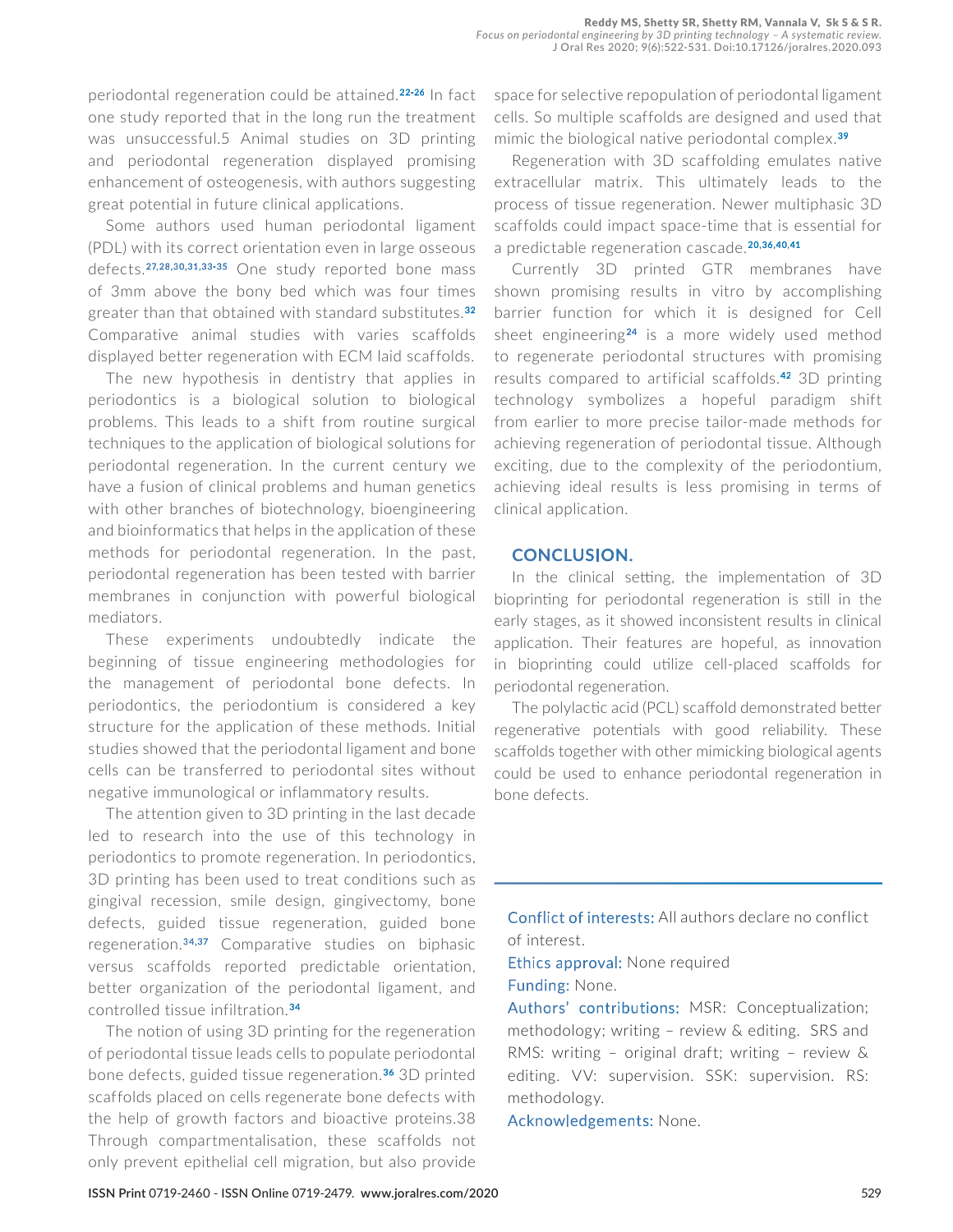## **REFERENCES.**

1. Knowles J. Behind the rise of the 3D printing revolution. 2012. Avalaible at: https://thenextweb.com/insider/2012/12/08/behindthe-rise-of-the-3d-printing-revolution/.

2. Moroni L, de Wijn JR, van Blitterswijk C. 3D fiber deposited scaffolds for tissue engineering: influence of pores geometry and architecture on dynamic mechanical properties. Biomaterials. 2006;27 (7):974-85.

**3.** Knowlton S, Onal S, Yu CH, Zhao JJ, Tasoglu S. Bioprinting for cancer research. Trends Biotechnol. 2015; 33:504–13.

4. Obregon F, Vaquette C, Ivanovski S, Hutmacher DW, Bertassoni LE. Three-dimensional bioprinting for regenerative dentistry and cranio facial tissue engineering. Journal of Dental Research. 2015;94(9):143s–152S.

5. Rasperini G, Pilipchuk SP, Flanagan CL, Park CH, Pagni G, Hollister SJ, Giannobile WV. 3D-printed Bioresorbable Scaffold for Periodontal Repair. J Dent Res. 2015;94(9 Suppl):153S-7S.

6. Visscher DO, Farré-Guasch E, Helder MN, Gibbs S, Forouzanfar T, van Zuijlen PP et al. Advances in bioprinting technologies for craniofacial reconstruction. Trends Biotechnol 2016; 34:700–10.

7. Ligon SC, Liska R, Stampfl J, Gurr M, Mülhaupt R. Polymers for 3D printing and customized additive manufacturing. Chem Rev. 2017;117:10212–90.

8. Hung K.C, Tseng CS, Dai L.-G, Hsu S. Water-based polyurethane 3D printed scaffolds with controlled release function for customized cartilage tissue engineering. Biomaterials. 2016; 83:156–68.

9. Eke PI, Borgnakke WS, Genco RJ. Recent epidemiologic trends in periodontitis in the USA. Periodontol 2000. 2020; 82(1): 257-267.

10. Ivanovski S, Vaquette C, Gronthos S, Hutmacher DW, Bartold PM. Multiphasic scaffolds for periodontal tissue Engineering. J Dent Res. 2014;93(12):1212-21.

11. Larsson L, Decker AM, Nibali L, Pilipchuk SP, Berglundh T, Giannobile WV. Regenerative medicine for periodontal and periimplant diseases. J Dent Res. 2016; 95, 255–66.

12. Bhavsar AK, Parween S, Karthikeyan BV, Prabhuji MLV. Critical Issues in periodontal Regeneration. A Review. J Oral Health Dent. 2018;(2): 2:1-8.

13. Xu XY, Li X, Wang J, He XT, Sun HH, Chen FM. Concise review: Periodontal tissue regeneration using stem cells: Strategies and translational considerations. Stem Cells Transl. Med. 2018;8:392–403.

14. Chaudhari A, Borse H, Mali A, Agrawal P, Landge N, Khadtare Y. Guide the tissues for periodontal regeneration (gtr): A review. Int J Curr Res. 2017;9:59269–78.

15. Sheikh Z, Hamdan N, Ikeda Y, Grynpas M, Ganss B, Glogauer M. Natural graft tissues and synthetic biomaterials for periodontal and alveolar bone reconstructive applications: A review. Biomater Res. 2017; 21:9.

16. Obregon F, Vaquette C, Ivanovski S, Hutmacher DW, Bertassoni LE. Three-Dimensional Bioprinting for Regenerative Dentistry and Craniofacial Tissue Engineering. J Dent Res. 2015;94(9):143S-52S.

17. Asaad F, Pagni G, Pilipchuk SP, Giannì AB, Giannobile WV, Rasperini G. 3D-Printed Scaffolds and Biomaterials: Review of Alveolar Bone Augmentation and Periodontal Regeneration Applications. Int J Dent. 2016;1239842:1-15.

18. Lee CH, Hajibandeh J, Suzuki T, Fan A, Shang P, Mao JJ. Three dimensional printed multiphase scaffolds for regeneration of periodontium complex. Tissue Eng Part A 2014; 20:1342-51.

19. Ma Y, Ji Y, Huang G, Ling K, Zhang X, Xu F. Bioprinting 3D cell-laden hydrogel microarray for screening human periodontal ligament stem cell response to extracellular matrix. Biofabrication 2015;22:7(4):044105.

20. Pilipchuk SP, Monje A, Jiao Y, Hao J, Kruger L, Flanagan CLet al. Integration of 3D Printed and Micropatterned Polycaprolactone Scaffolds for Guidance of Oriented Collagenous Tissue Formation In Vivo. Adv Healthc Mater 2016;5(6):676–687.

21. Peng C, Zheng J, Chen D, Zhang X, Deng L, Chen Z et al. Response of hPDLSCs on 3D printed PCL/PLGA composite scaffolds in vitro. Mol Med Rep. 2018;18(2):1335-1344.

22. Park CH, Kim KH, Rios HF, Lee YM, Giannobile WV, Seol YJ. Spatiotemporally controlled microchannels of periodontal mimic scaffolds. J Dent Res. 2014 Dec;93(12):1304-12.

23. Goh BT, Teh LY, Tan DB, Zhang Z, Teoh SH. Novel 3D polycaprolactone scaffold for ridge preservation-a pilot randomized controlled clinical trial. Clin Oral Implants Res 2015;26(3):271-7.

24. Tayebi L, Rasoulianboroujeni M, Moharamzadeh K, Almela TKD, Cui Z, Ye H. 3D-printed membrane for guided tissue regeneration. Materials Science and Engineering 2018;84:148- 158.

25. Venet L, Perriat M, Mangano FG, Fortin T. Horizontal ridge reconstruction of the anterior maxilla using customized allogeneic bone blocks with a minimally invasive technique - a case series. BMC Oral Health 2017;8;17(1):146.

26. Lei L, Yu Y, Ke T, Sun W, Chen L. The Application of Three-Dimensional Printing Model and Platelet-Rich Fibrin Technology in Guided Tissue Regeneration Surgery for Severe Bone Defects. J Oral Implantol 2019;45(1):35-43.

27. Park CH, Rios HF, Jin Q, Bland ME, Flanagan CL, Hollister SJ, Giannobile WV. Biomimetic hybrid scaffolds for engineering human tooth-ligament interfaces. Biomaterials. 2010 Aug;31(23):5945-52.

28. Park CH, Rios HF, Jin Q, Sugai JV, Padial-Molina M, Taut AD, Flanagan CL, Hollister SJ, Giannobile WV. Tissue engineering bone-ligament complexes using fiber-guiding scaffolds. Biomaterials. 2012;33(1):137-45.

29. Pati F, Song TH, Rijal G, Jang J, Kim SW, Cho DW. Ornamenting 3D printed scaffolds with cell-laid extracellular matrix for bone tissue regeneration. Biomaterials 2015; 37:230-41.

30. Park CH, Rios HF, Taut AD, Padial-Molina M, Flanagan CL, Pilipchuk SP, Hollister SJ, Giannobile WV. Image-based, fiber guiding scaffolds: a platform for regenerating tissue interfaces. Tissue Eng Part C Methods. 2014;20(7):533-42.

31. Inzana JA, Olvera D, Fuller SM, Kelly JP, Graeve OA, Schwarz EM, Kates SL, Awad HA. 3D printing of composite calcium phosphate and collagen scaffolds for bone regeneration. Biomaterials. 2014;35(13):4026-34.

32. Carrel JP, Wiskott A, Moussa M, Rieder P, Scherrer S, Durual S. A 3D printed TCP/HA structure as a new osteoconductive scaffold for vertical bone augmentation. Clin Oral Implants Res 2016;27(1):55-62.

33. Lee JW, Chu SG, Kim HT, Choi KY, Oh EJ, Shim JH, Yun WS, Huh JB, Moon SH, Kang SS, Chung HY. Osteogenesis of Adipose-Derived and Bone Marrow Stem Cells with Polycaprolactone/Tricalcium Phosphate and Three-Dimensional Printing Technology in a Dog Model of Maxillary Bone Defects. Polymers (Basel). 2017;9(9):450.